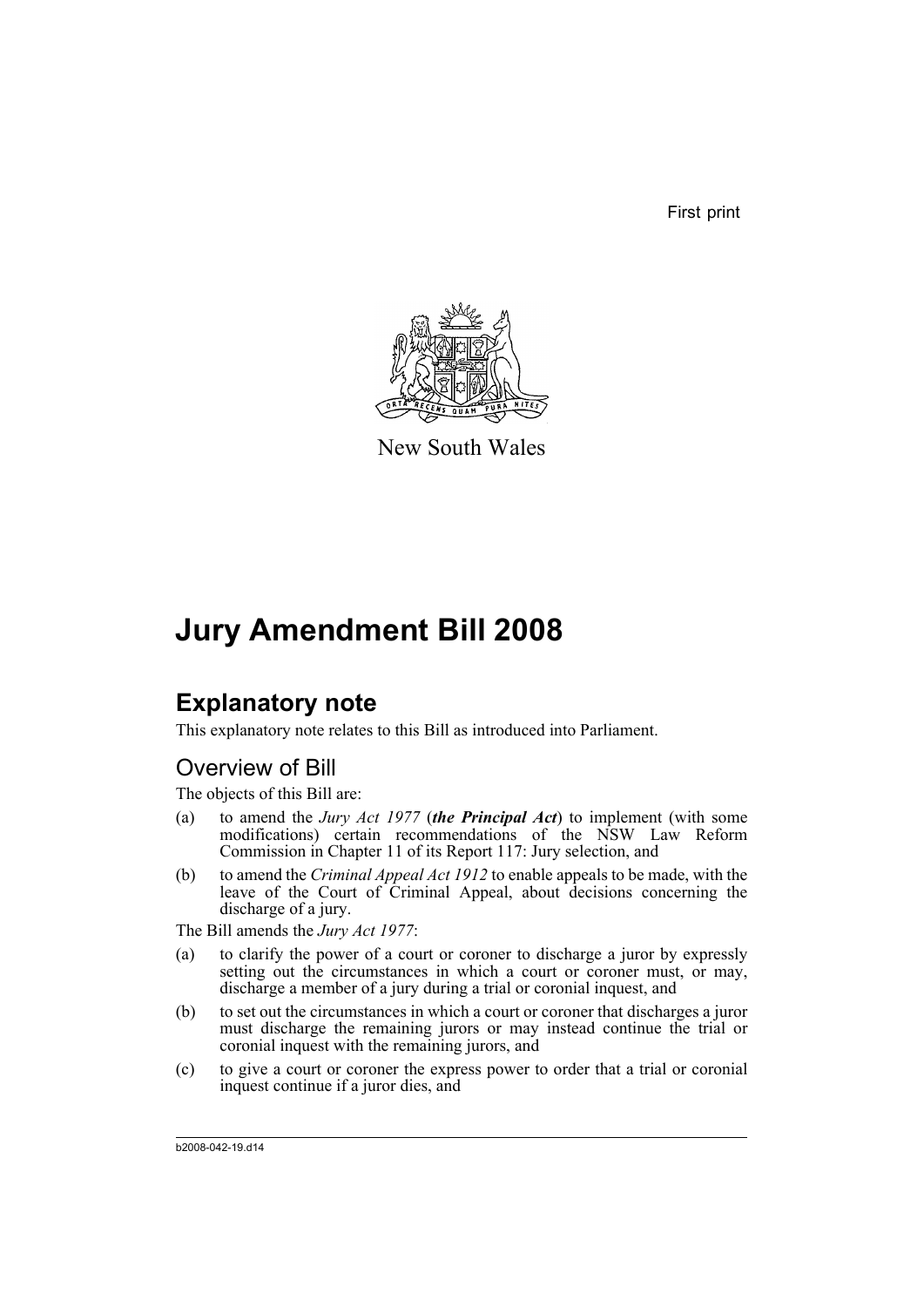Explanatory note

- (d) to ensure that the verdict of a jury is not invalidated if a juror who was summonsed for jury service is empanelled irregularly or by mistake or becomes disqualified from serving, or ineligible to serve, as a juror during a trial or coronial inquest, and
- (e) to expressly enable jurors and former jurors to report misconduct and other irregularities in the conduct of other jurors and former jurors, respectively.

The Bill also makes amendments of a savings and transitional nature and to enable the making of savings and transitional regulations.

## Outline of provisions

**Clause 1** sets out the name (also called the short title) of the proposed Act.

**Clause 2** provides for the commencement of the proposed Act on a day or days to be appointed by proclamation.

**Clause 3** is a formal provision that gives effect to the amendments to the *Jury Act 1977* set out in Schedule 1.

**Clause 4** is a formal provision that gives effect to the amendments to the *Criminal Appeal Act 1912* set out in Schedule 2.

**Clause 5** provides for the repeal of the proposed Act after all the amendments made by the proposed Act have commenced. Once the amendments have commenced the proposed Act will be spent and section 30 of the *Interpretation Act 1987* provides that the repeal of an amending Act does not affect the amendments made by that Act.

# **Schedule 1 Amendment of Jury Act 1977**

**Schedule 1 [7]** inserts a new Part 7A (sections 53A–53C) into the Principal Act.

**Section 53A** requires a court or coroner to discharge a juror if, in the course of a trial or coronial inquest, it is found that the juror was mistakenly or irregularly empanelled (whether because the juror was disqualified or ineligible to serve as a juror or was otherwise not returned and selected in accordance with the Principal Act), or if the juror becomes disqualified from serving, or ineligible to serve, as a juror or has engaged in misconduct in relation to the trial or coronial inquest. *Misconduct* is defined for the purposes of the section as conduct that constitutes an offence against the Principal Act or other conduct that, in the opinion of the court or coroner, gives rise to the risk of a substantial miscarriage of justice in the trial or coronial inquest.

**Section 53B** gives a court or coroner discretion to discharge an individual juror in the course of a trial or coronial inquest on certain specified grounds. These include the juror (though not ineligible to serve as a juror) becoming so ill or infirm as to be likely to become ineligible to serve as a juror before the jury delivers their verdict or becoming so ill as to be a health risk to other jurors or persons present at the trial or coronial inquest, appearing to be unable to give impartial consideration to the case or refusing to take part in the jury's deliberations.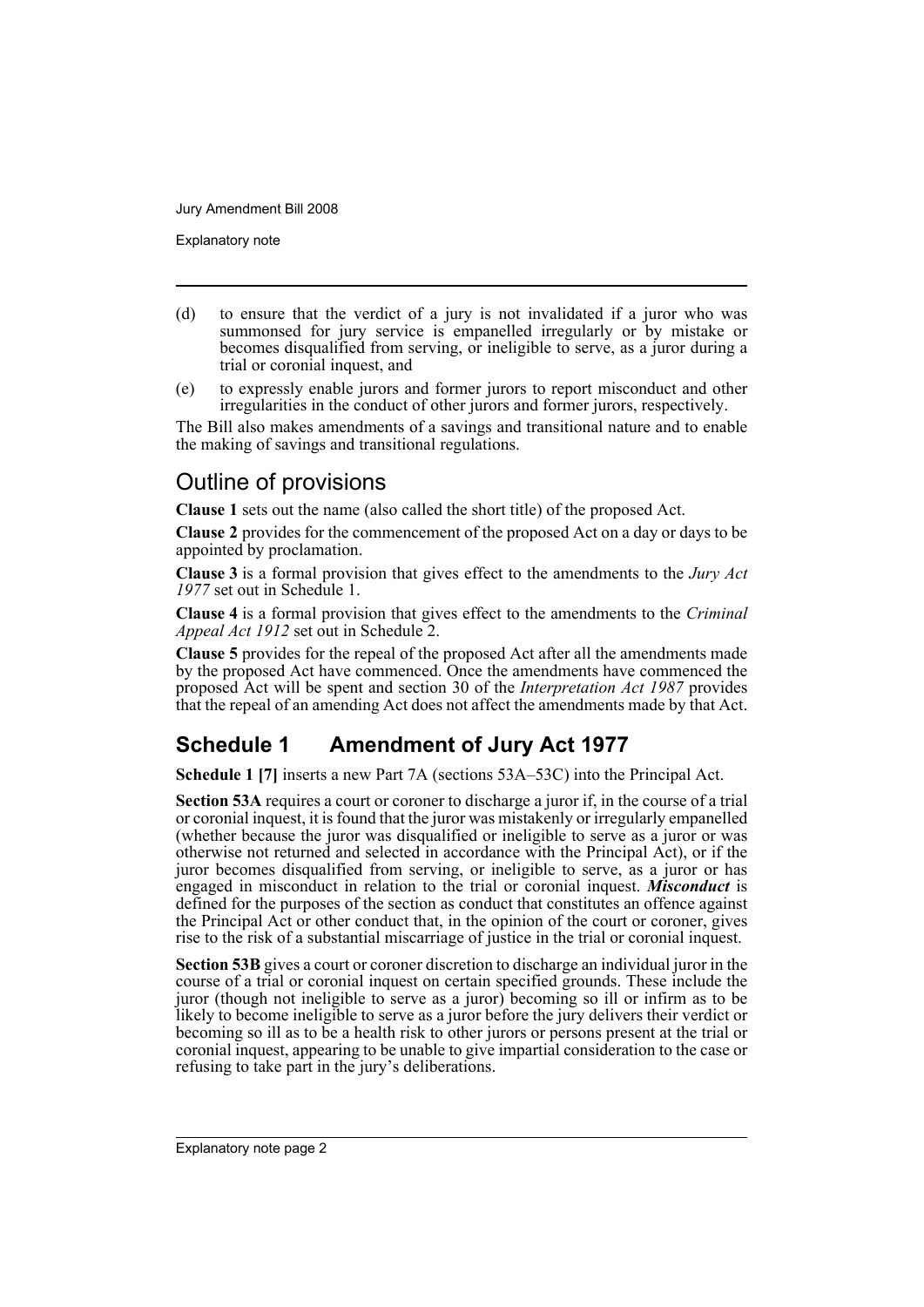Explanatory note

**Section 53C** requires a court or coroner to discharge the jury if a juror dies, or if the the court or coroner discharges a juror, in the course of a trial or coronial inquest if of the opinion that to continue the trial or coronial inquest with the remaining jurors would give rise to the risk of a substantial miscarriage of justice or, alternatively, to continue the trial or coronial inquest with a reduced number of jurors if of the opinion that there is no such risk. The power to continue the trial or coronial inquest is subject to section 22 of the Act, which enables a trial or coronial inquest to continue with specified reduced numbers of jurors.

**Schedule 1 [5] and [6]** make consequential amendments to section 22 of the Principal Act.

**Schedules 1 [1]–[4]** amend sections 19, 20 and 21 of the Principal Act to make it clear that a jury will be treated as consisting of persons selected and returned in accordance with the Act if the court or coroner orders that a trial or coronial inquest continue with a reduced number of jurors following the death or discharge under proposed Part 7A of a juror and the number of members of the jury is not reduced below the numbers specified in section 22 of the Principal Act.

**Schedule 1 [8] and [10]** amend section 73 of the Principal Act to ensure that the verdict of a jury is not invalidated if a juror who was summonsed for jury service is empanelled irregularly or by mistake, or becomes disqualified from serving, or ineligible to serve, as a juror during a trial or coronial inquest. The amendments are made in response to the decisions in *R v Brown & Tran* [2004] NSWCCA 324 and *Petroulias v R* [2007] NSWCCA 134. **Schedule 1 [9]** makes a consequential amendment to section 73 (b).

**Schedule 1 [12]** inserts new section 75C into the Principal Act to enable jurors and former jurors to report irregularities in relation to another juror's or former juror's membership of a jury, or in relation to the performance of the other juror's or former juror's functions as juror, to the court or coroner or sheriff, respectively. **Schedule 1 [11]** makes a consequential amendment to section 73A of the Principal Act to enable the sheriff, with the consent or at the request of the Supreme Court or District Court, to investigate the matter.

**Schedule 1 [13] and [14]** amend Schedule 8 to the Principal Act to enable the making of savings and transitional regulations and to include a transitional provision limiting the amendments to juries empanelled after the commencement of the amendments.

## **Schedule 2 Amendment of Criminal Appeal Act 1912**

**Schedule 2** makes the amendments to the Act described in the Overview.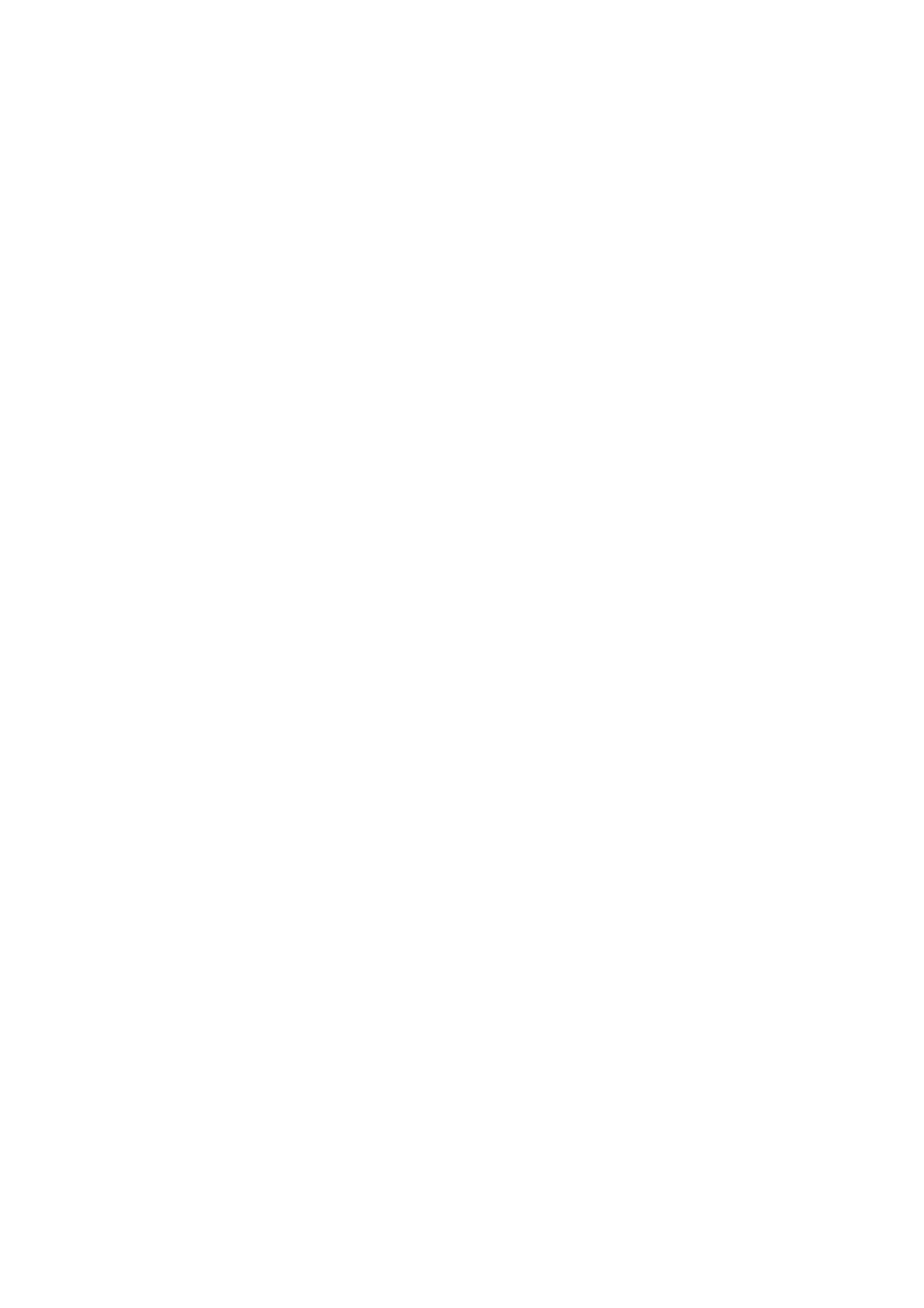First print



New South Wales

# **Jury Amendment Bill 2008**

# **Contents**

|            |                                             | Page |
|------------|---------------------------------------------|------|
|            | Name of Act                                 |      |
|            | Commencement                                |      |
|            | Amendment of Jury Act 1977 No 18            |      |
| 4          | Amendment of Criminal Appeal Act 1912 No 16 |      |
| 5          | Repeal of Act                               | 2    |
|            | Schedule 1 Amendment of Jury Act 1977       |      |
| Schedule 2 | Amendment of Criminal Appeal Act 1912       |      |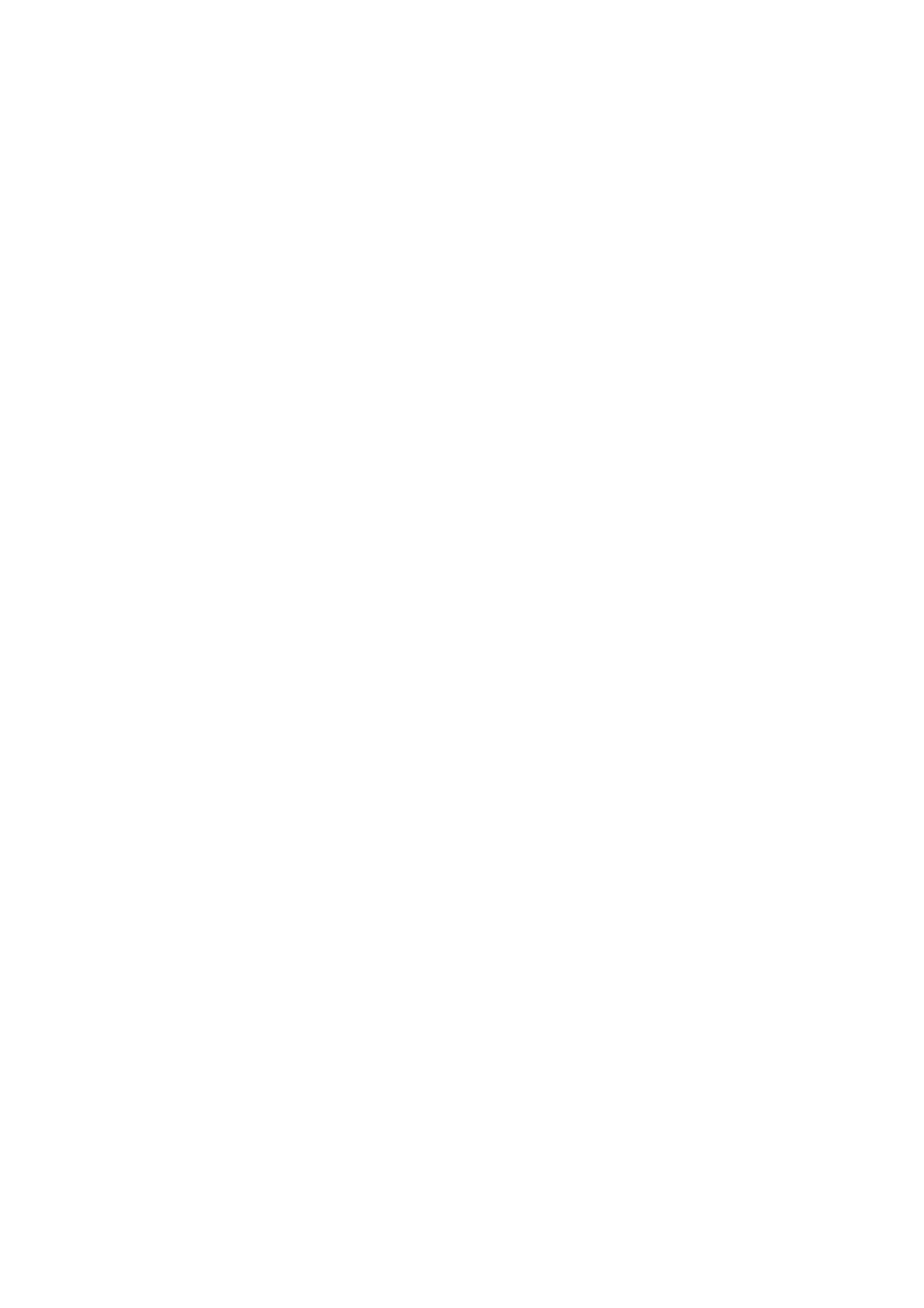

New South Wales

# **Jury Amendment Bill 2008**

No , 2008

### **A Bill for**

An Act to amend the *Jury Act 1977* with respect to the death and discharge of jurors and to make related amendments to the *Criminal Appeal Act 1912*; and for other purposes.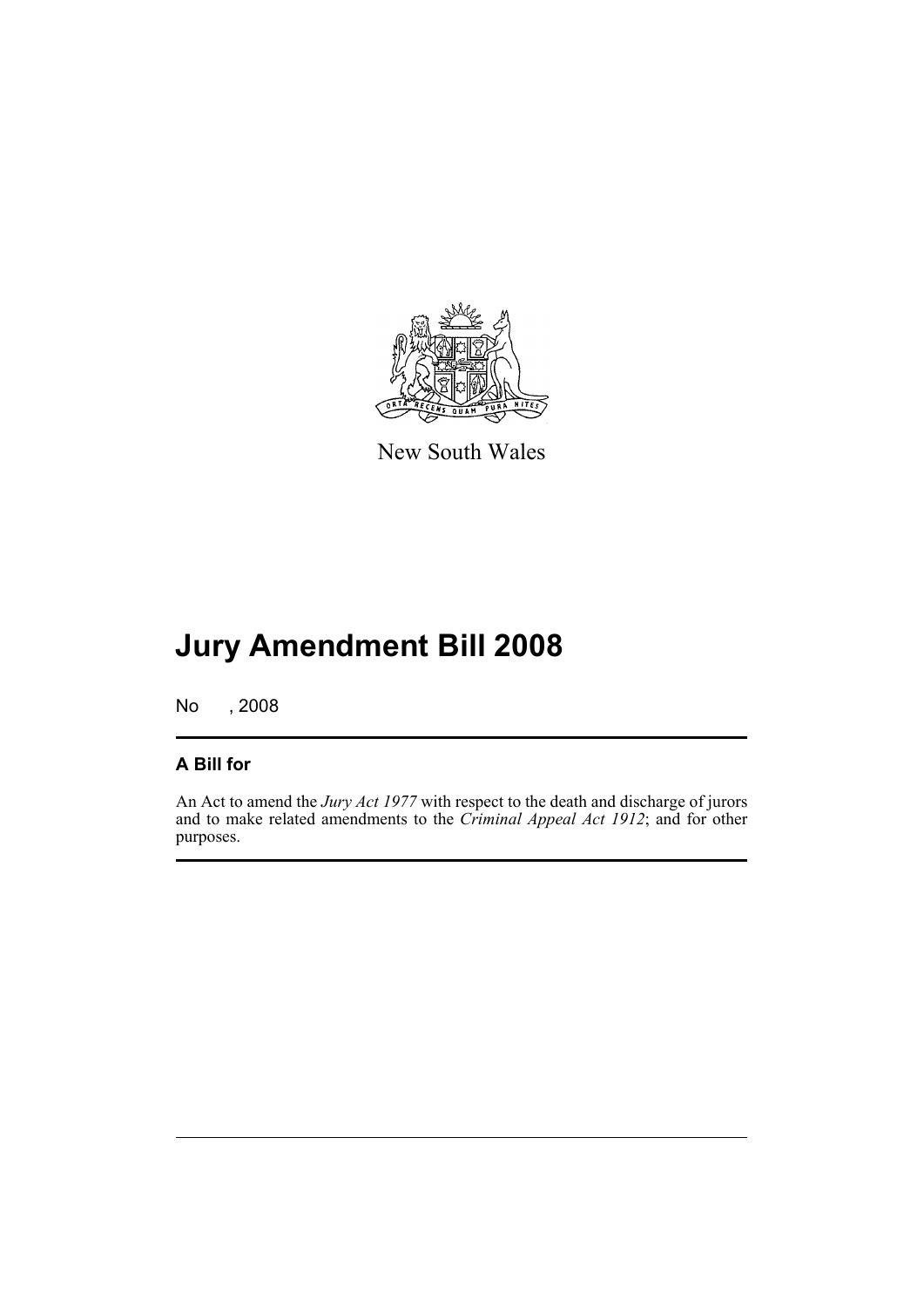### Clause 1 Jury Amendment Bill 2008

<span id="page-7-4"></span><span id="page-7-3"></span><span id="page-7-2"></span><span id="page-7-1"></span><span id="page-7-0"></span>

|              |                                  | The Legislature of New South Wales enacts:                                                                                                                | 1        |  |
|--------------|----------------------------------|-----------------------------------------------------------------------------------------------------------------------------------------------------------|----------|--|
| 1            |                                  | Name of Act                                                                                                                                               | 2        |  |
|              |                                  | This Act is the <i>Jury Amendment Act 2008</i> .                                                                                                          | 3        |  |
| $\mathbf{2}$ |                                  | <b>Commencement</b>                                                                                                                                       | 4        |  |
|              |                                  | This Act commences on a day or days to be appointed by proclamation.                                                                                      | 5        |  |
| 3            | Amendment of Jury Act 1977 No 18 |                                                                                                                                                           |          |  |
|              |                                  | The <i>Jury Act 1977</i> is amended as set out in Schedule 1.                                                                                             | 7        |  |
| 4            |                                  | Amendment of Criminal Appeal Act 1912 No 16                                                                                                               | 8        |  |
|              |                                  | The Criminal Appeal Act 1912 is amended as set out in Schedule 2.                                                                                         | 9        |  |
| 5            |                                  | <b>Repeal of Act</b>                                                                                                                                      | 10       |  |
|              | (1)                              | This Act is repealed on the day following the day on which all of the<br>provisions of this Act have commenced.                                           | 11<br>12 |  |
|              | (2)                              | The repeal of this Act does not, because of the operation of section 30<br>of the <i>Interpretation Act 1987</i> , affect any amendment made by this Act. | 13<br>14 |  |
|              |                                  |                                                                                                                                                           |          |  |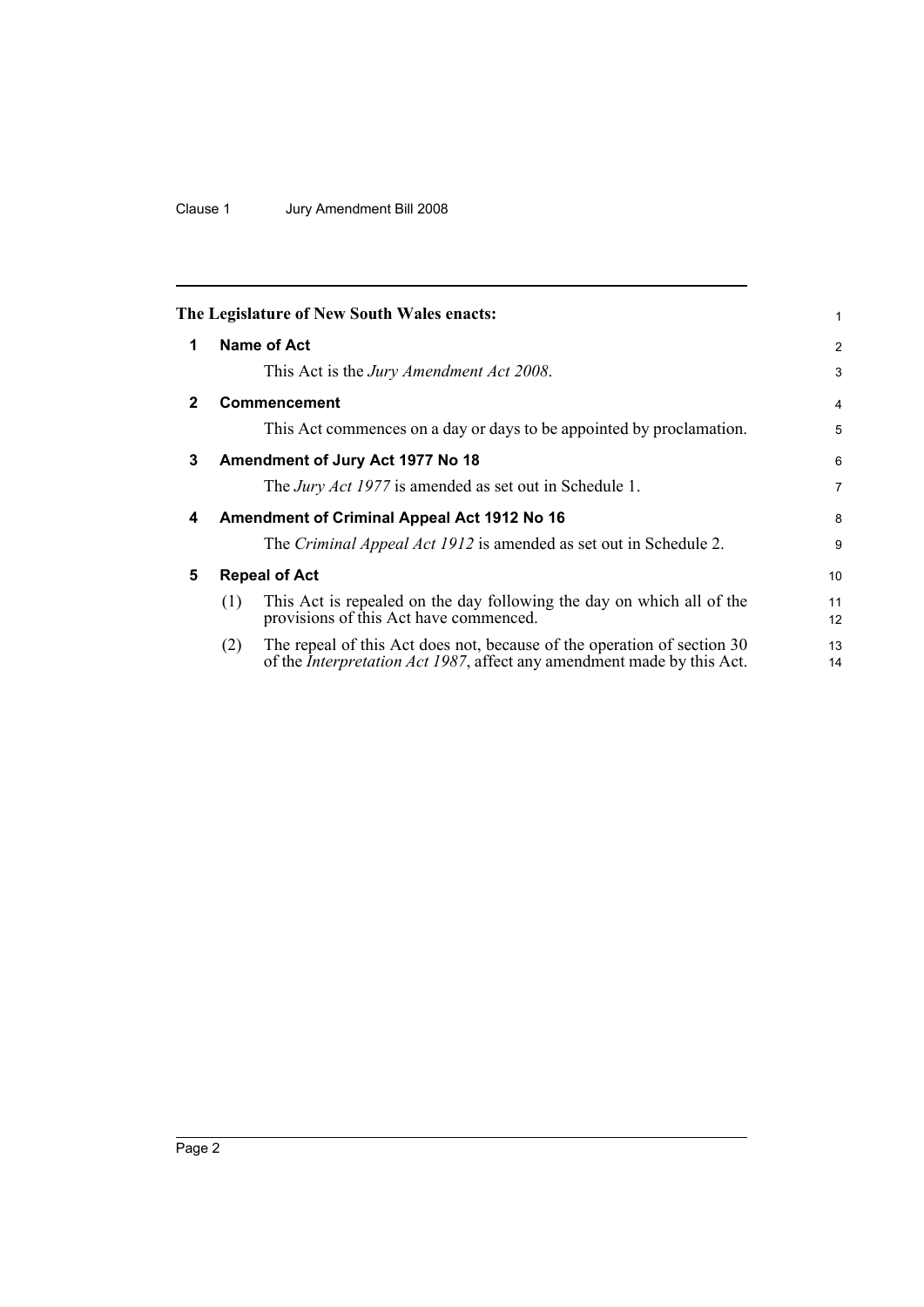Amendment of Jury Act 1977 **Schedule 1** Schedule 1

<span id="page-8-0"></span>

|     | <b>Schedule 1</b><br><b>Amendment of Jury Act 1977</b>                                                                | 1              |
|-----|-----------------------------------------------------------------------------------------------------------------------|----------------|
|     | (Section 3)                                                                                                           | $\overline{c}$ |
| [1] | Section 19 Number of jurors in criminal proceedings                                                                   | 3              |
|     | Omit "In" from section 19 (1).                                                                                        | 4              |
|     | Insert instead "Except as provided by section 22, in".                                                                | 5              |
| [2] | Section 20 Number of jurors in civil proceedings                                                                      | 6              |
|     | Omit "Subject" from section 20 (1).                                                                                   | 7              |
|     | Insert instead "Except as provided by section 22 and subject".                                                        | 8              |
| [3] | <b>Section 20 (2)</b>                                                                                                 | 9              |
|     | Insert ", except as provided by section 22," after "shall".                                                           | 10             |
| [4] | Section 21 Number of jurors in coronial inquests                                                                      | 11             |
|     | Omit "The". Insert instead "Except as provided by section 22, the".                                                   | 12             |
| [5] | Section 22 Continuation of trial or inquest on death or discharge of juror                                            | 13             |
|     | Omit "whether as being through illness incapable of continuing to act or for<br>any other reason".                    | 14<br>15       |
|     | Insert instead "under Part 7A".                                                                                       | 16             |
| [6] | <b>Section 22</b>                                                                                                     | 17             |
|     | Omit "so orders".                                                                                                     | 18             |
|     | Insert instead "orders that the trial or coronial inquest continue with a reduced<br>number of jurors under Part 7A". | 19<br>20       |
| [7] | Part 7A                                                                                                               | 21             |
|     | Insert after Part 7:                                                                                                  | 22             |
|     | Part 7A Discharge of jurors                                                                                           | 23             |
|     | 53A<br>Mandatory discharge of individual juror                                                                        | 24             |
|     | The court or coroner must discharge a juror if, in the course of<br>(1)<br>any trial or coronial inquest:             | 25<br>26       |
|     | it is found that the juror was mistakenly or irregularly<br>(a)                                                       | 27             |
|     | empanelled, whether because the juror was disqualified or                                                             | 28             |
|     | ineligible to serve as a juror or was otherwise not returned<br>and selected in accordance with this Act, or          | 29<br>30       |
|     |                                                                                                                       |                |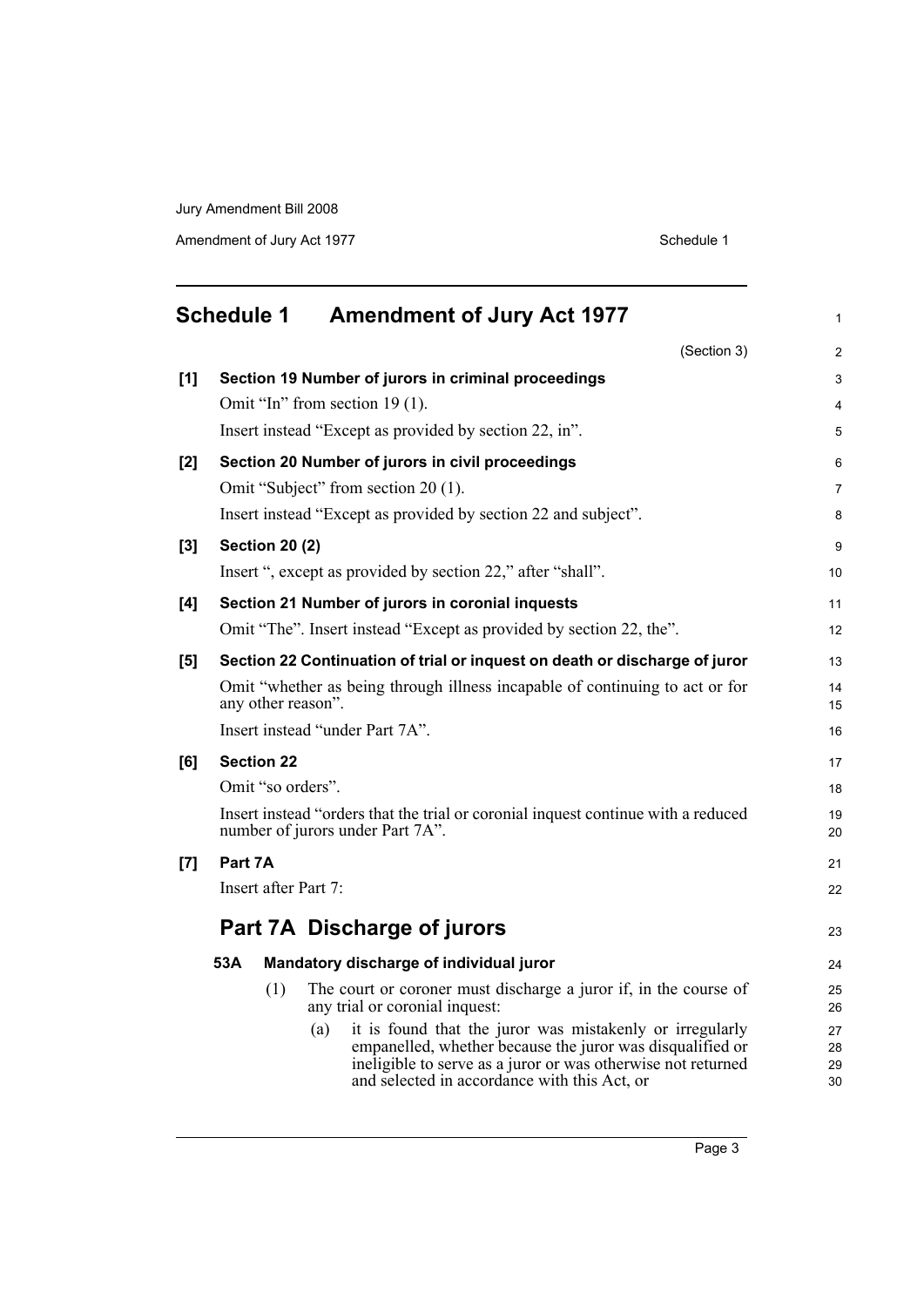$(2)$ 

| (b)              | the juror becomes disqualified from serving, or ineligible<br>to serve, as a juror, or |  |  |  |
|------------------|----------------------------------------------------------------------------------------|--|--|--|
| (c)              | the juror has engaged in misconduct in relation to the trial<br>or coronial inquest.   |  |  |  |
| In this section: |                                                                                        |  |  |  |
|                  | <i>misconduct</i> , in relation to a trial or coronial inquest, means:                 |  |  |  |
| (a)              | conduct that constitutes an offence against this Act, or                               |  |  |  |
|                  | Note For example, under section 680 it is an offence for a juror                       |  |  |  |

- ample. under section 68C it is an offence for to make certain inquiries except in the proper exercise of his or her functions as a juror.
- (b) any other conduct that, in the opinion of the court or coroner, gives rise to the risk of a substantial miscarriage of justice in the trial or inquest.

#### **53B Discretionary discharge of individual juror**

The court or coroner may, in the course of any trial or coronial inquest, discharge a juror if:

(a) the juror (though able to discharge the duties of a juror) has, in the judge's or coroner's opinion, become so ill or infirm as to be likely to become ineligible to serve as a juror before the jury delivers their verdict or has become so ill as to be a health risk to other jurors or persons present at the trial or coronial inquest, or

**Note.** Under clause 12 of Schedule 2, a juror who because of sickness or infirmity is unable to discharge the duties of a juror is ineligible to serve as a juror.

- (b) it appears to the court or coroner (from the juror's own statements or from evidence before the court or coroner) that the juror may not be able to give impartial consideration to the case because of the juror's familiarity with the witnesses, parties or legal representatives in the trial or coronial inquest, any reasonable apprehension of bias or conflict of interest on the part of the juror or any similar reason, or
- (c) a juror refuses to take part in the jury's deliberations, or
- (d) it appears to the court or coroner that, for any other reason affecting the juror's ability to perform the functions of a juror, the juror should not continue to act as a juror.

**Note.** Section 22 provides for the continuation of a trial or inquest on the death or discharge of a juror.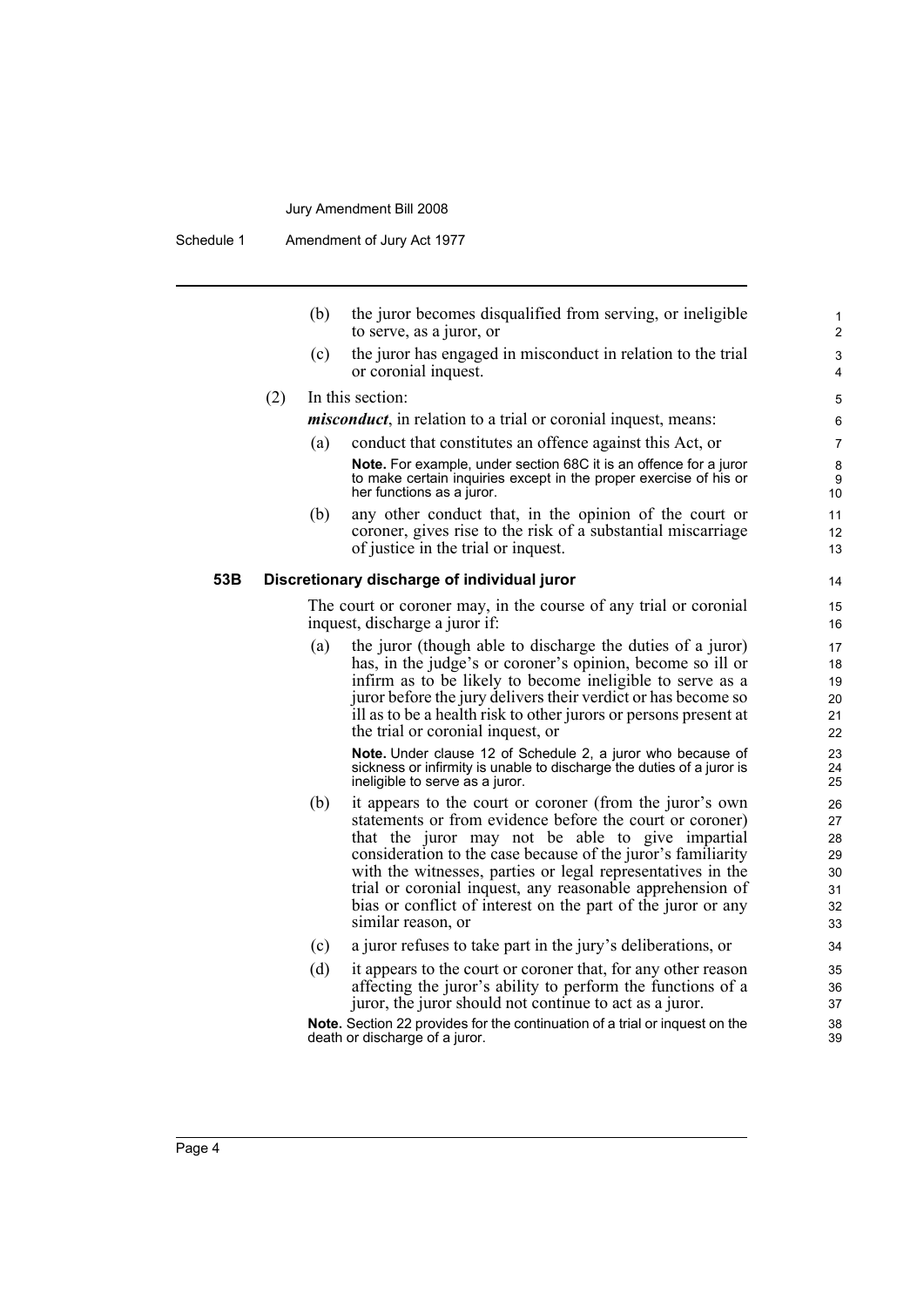Amendment of Jury Act 1977 **Schedule 1** Schedule 1

36 37

#### **53C Discretion to continue trial or coronial inquest or discharge whole jury** (1) If a juror dies, or the court or coroner discharges a juror in the course of a trial or coronial inquest, the court or coroner must: (a) discharge the jury if the court or coroner is of the opinion that to continue the trial or coronial inquest with the remaining jurors would give rise to the risk of a substantial miscarriage of justice, or (b) if of the opinion that there is no such risk and subject to section 22, order that the trial or coronial inquest continue with a reduced number of jurors. (2) A court or coroner that discharges a jury under subsection  $(1)$   $(a)$ may stay the proceedings on such terms as the court or coroner thinks fit if a party gives notice of an intention to lodge an application for leave to appeal for review of the decision under section 5G of the *Criminal Appeal Act 1912*.

(3) Where a jury in civil proceedings is discharged under this section, the proceedings may, without any new process for that purpose, be set down for trial either at the same or any subsequent sittings, as the court may order.

#### **[8] Section 73 Verdict not invalidated in certain cases**

Omit section 73 (a). Insert instead:

(a) that any juror was, after being required by summons to attend for jury service, mistakenly or irregularly empanelled, whether because the juror was disqualified from serving, or was ineligible to serve, as a juror or was otherwise not returned and selected in accordance with this Act, or

**Note.** For example, this paragraph prevents the verdict of a jury from being invalid if, as in *R v Brown & Tran* [2004] NSWCCA 324, a juror who received a jury summons reported for service a day early and was mistakenly empanelled.

(a1) that any juror became disqualified from serving or ineligible to serve as a juror in the course of the trial or coronial inquest, or

#### **[9] Section 73 (b)**

Insert "or" after "Act,".

Page 5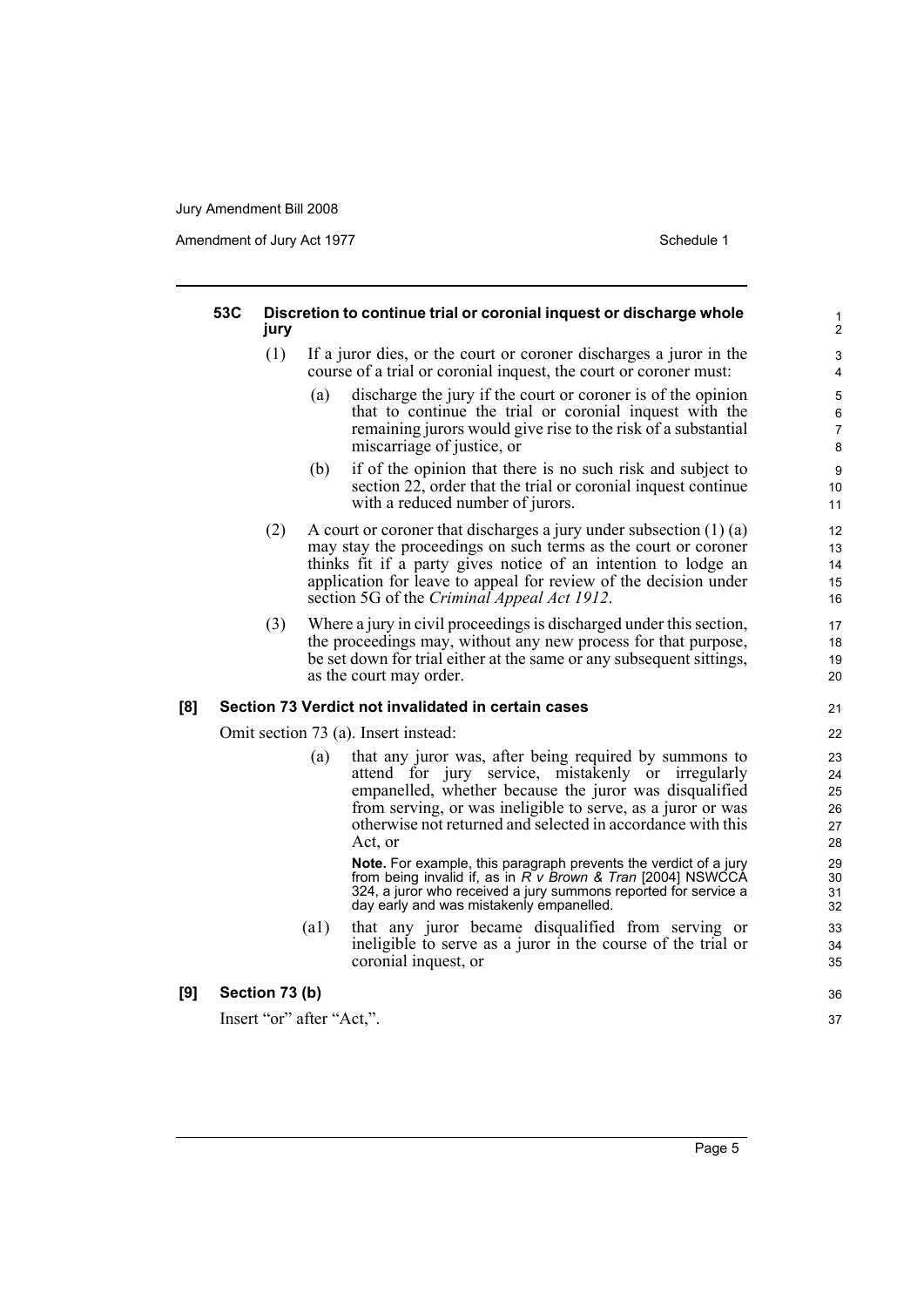Schedule 1 Amendment of Jury Act 1977

### **[10] Section 73 (2)** Insert at the end of section 73: (2) Subsection (1) does not apply: (a) in respect of a juror if the juror impersonated, or is suspected of impersonating, another person, or (b) if there is evidence of any other attempt to deliberately manipulate the composition of the jury. **[11] Section 73A Investigation by sheriff of jury irregularities** Insert "(including a report under section 75C)" after "reason" in section 73A (1). **[12] Section 75C** Insert after section 75B: **75C Juror may report misconduct and other irregularities** (1) A juror who in the course of the trial or coronial inquest has reasonable grounds to suspect any irregularity in relation to another juror's membership of the jury, or in relation to the performance of the other juror's functions as a juror, may disclose the suspicion and the grounds on which it is held to the court or coroner. (2) A former juror who has reasonable grounds to suspect any irregularity in relation to another former juror's membership of the jury on which they served or in relation to the performance of the other former juror's functions as a juror on that jury, may disclose the suspicion and the grounds on which it is held to the sheriff. (3) Section 68B (1) does not prohibit a juror from making a disclosure under this section. (4) In this section: *irregularity*, in relation to a juror's membership of a jury, or the performance of the juror's functions as a juror, means the following: (a) the commission by the juror of an offence under this Act or any other misconduct, (b) a juror becoming disqualified from serving, or ineligible to serve, as a juror, (c) the refusal of the juror to take part in the jury's deliberations,

8 9 10

11 12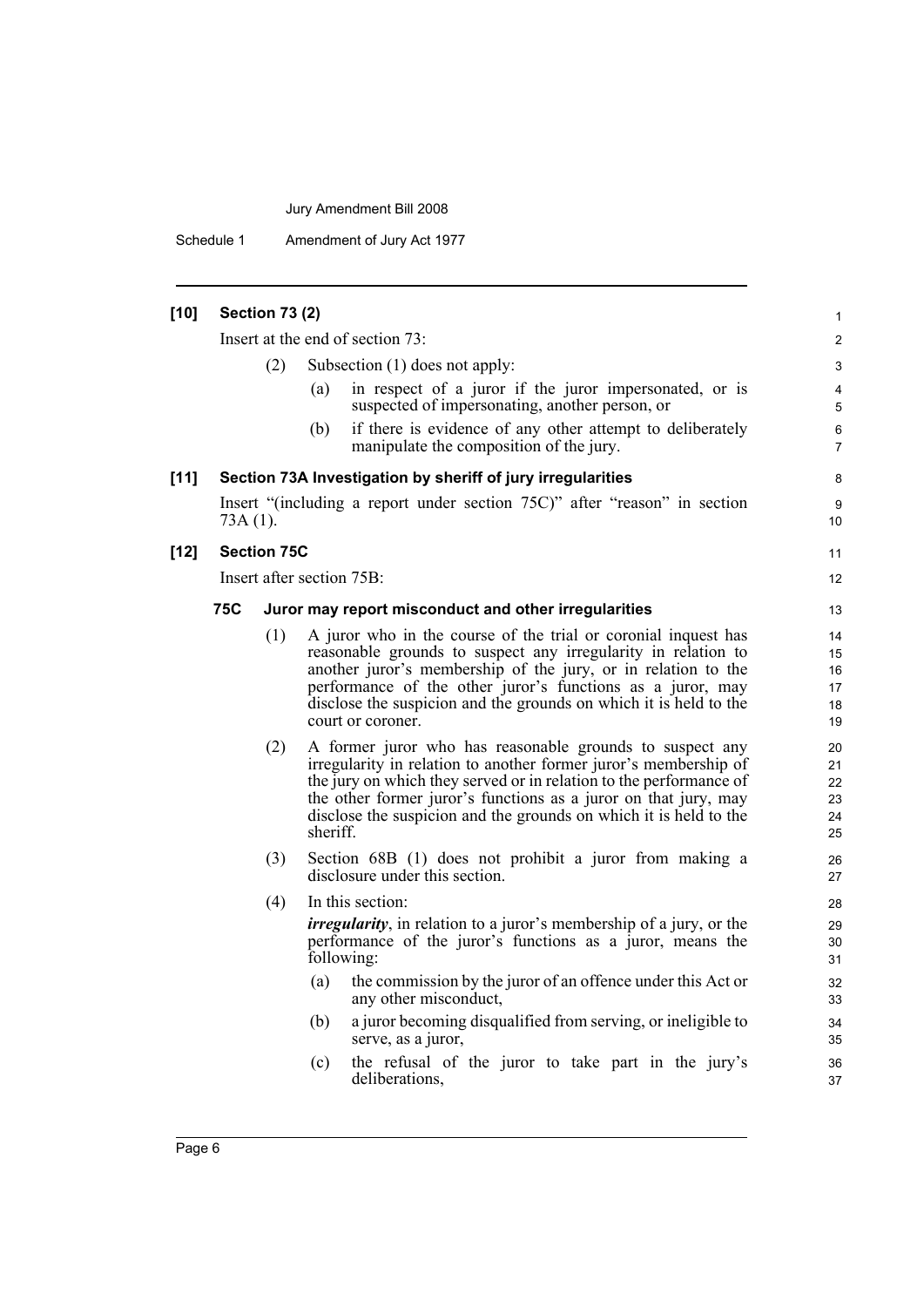Amendment of Jury Act 1977 **Schedule 1** Schedule 1

|      |                       | the juror's lack of capacity to take part in the trial or<br>(d)<br>coronial inquest (including an inability to speak or<br>comprehend English), | $\mathbf{1}$<br>$\boldsymbol{2}$<br>3 |
|------|-----------------------|--------------------------------------------------------------------------------------------------------------------------------------------------|---------------------------------------|
|      |                       | the juror's inability to be impartial because of the juror's<br>(e)                                                                              | 4                                     |
|      |                       | familiarity with the witnesses, parties or legal<br>representatives in the trial or coronial inquest, any                                        | 5<br>$\,6\,$                          |
|      |                       | reasonable apprehension of bias or conflict of interest on                                                                                       | $\overline{7}$                        |
|      |                       | the part of the juror, or any similar reason.                                                                                                    | 8                                     |
| [13] |                       | <b>Schedule 8 Transitional and savings provisions</b>                                                                                            | 9                                     |
|      |                       | Insert at the end of clause $1A(1)$ :                                                                                                            | 10                                    |
|      |                       | Jury Amendment Act 2008                                                                                                                          | 11                                    |
| [14] | Schedule 8, Part 11   |                                                                                                                                                  | 12                                    |
|      | Insert after Part 10: |                                                                                                                                                  | 13                                    |
|      |                       | Part 11 Transitional and savings provisions                                                                                                      | 14                                    |
|      |                       | consequent on enactment of Jury                                                                                                                  | 15                                    |
|      |                       | <b>Amendment Act 2008</b>                                                                                                                        | 16                                    |
|      |                       |                                                                                                                                                  |                                       |
|      | 20                    | <b>Pending trials and inquests</b>                                                                                                               | 17                                    |
|      |                       | An amendment made by the <i>Jury Amendment Act 2008</i> applies to                                                                               | 18                                    |
|      |                       | and in respect of any jury empanelled in a trial or coronial inquest                                                                             | 19                                    |
|      |                       | after the commencement of the amendment.                                                                                                         | 20                                    |